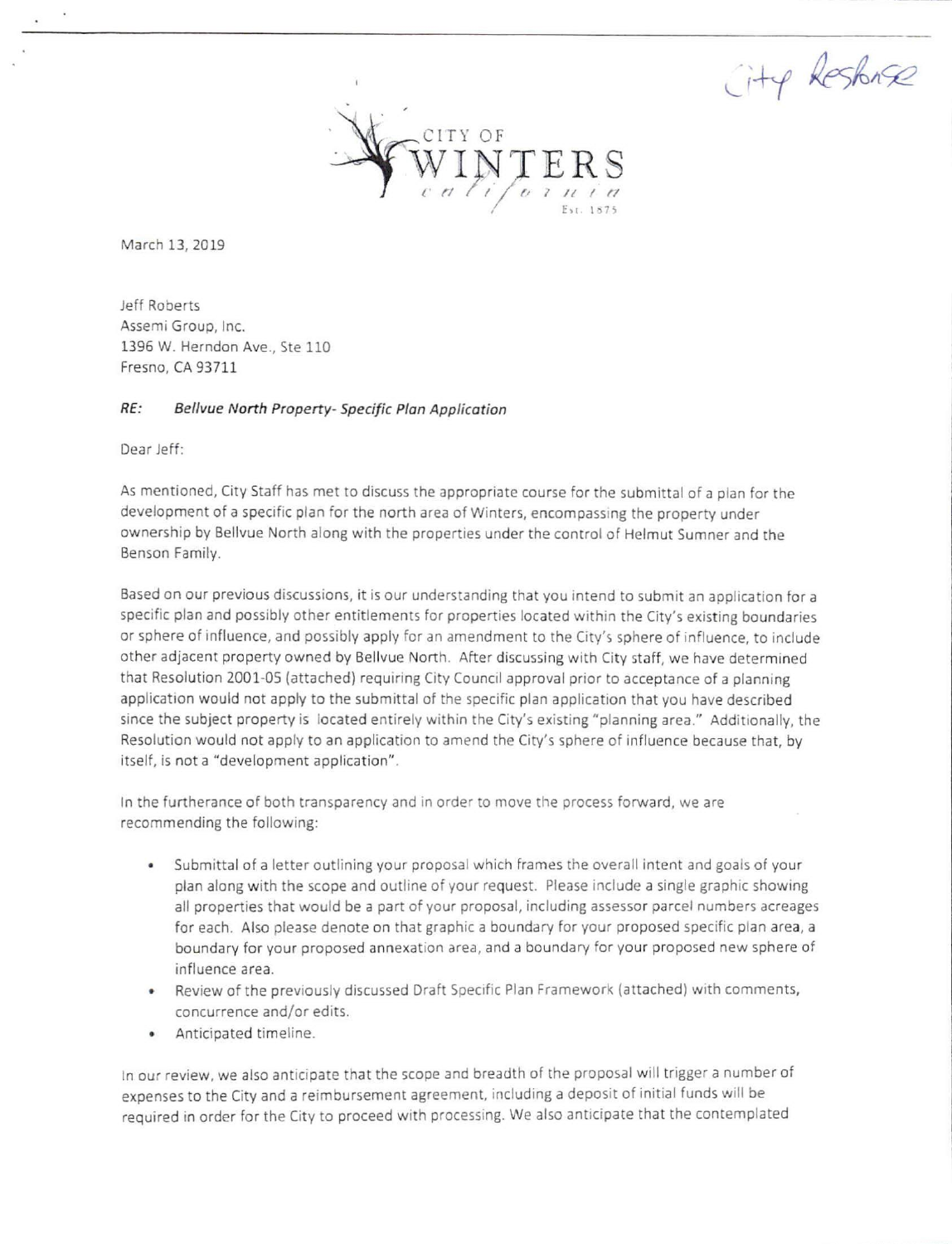Letter to Jeff Roberts- Bellvue North Specific Plan March 13,2019 Page 2

development application will require significant modifications and updates to the City's General Plan in conjunction with your project.

Upon receipt of the proposal letter and initial deposit of fund, our anticipated response process will Include the following:

- Upon receipt, a review and meeting for understanding and concurrence on the scope of your proposal.
- Generation ofthe reimbursement agreement, a preliminary workplan (draft attached) and the specific plan framework.
- $\bullet$   $\bullet$  fake the item as an information item to the City Council with the workplan, specific plan framework and the reimbursement agreement along.with a timeline.
- Determine next steps for submittal of a formal-application and processing.

have any questions or would like to discuss this further, please do not hesitate to contact me.

Sincei ρľ Donley City Manager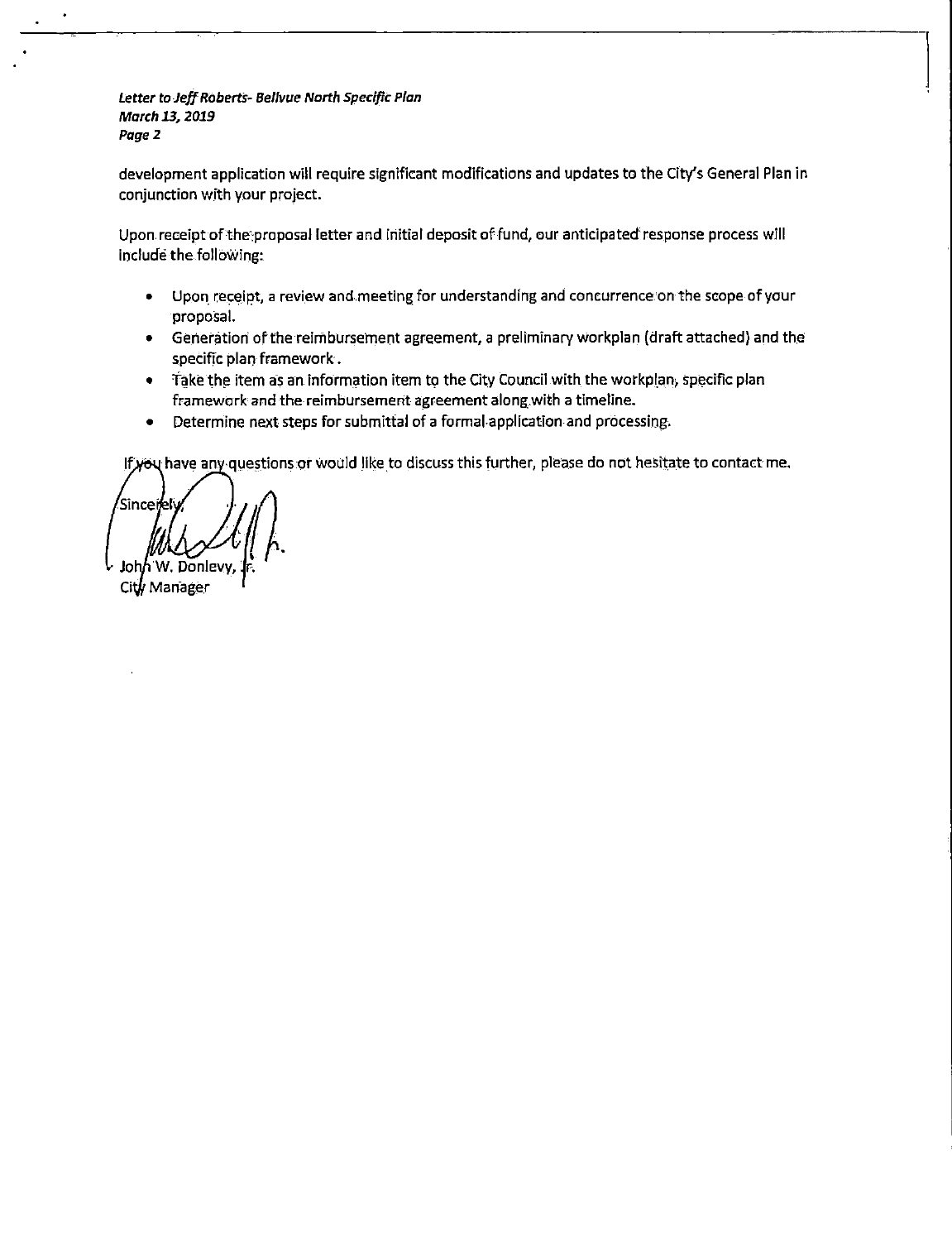## CITY COUNCIL RESOLUTION. NO. 2001-05

# RESOLUTION OF THE CITY COUNCIL OF THE CITY OF WINTERS REQUIRING CITY COUNCIL APPROVAL PRIOR TO ACCEPTING DEVELOPMENT APPLICATIONS FOR PROJECTS OUTSIDE OF THE CITY'S GENERAL PLANAREA

WHEREAS, the City of Winters' General Plan is a legal-document, required by state law, which serves as the community's "constitution" for development and the use of landwithin its planning area; and

WHEREAS, the City of Winters may have occasion to receive planning applications for development projects that are located outside of the City's general plan area; and-

WHEREAS, there is a desire to require City Council approval prior to accepting applications for development projects that are located outside of the City's general plan area; and

NOW, THEREFORE BE IT RESOLVED that the City Council of the City of Winters hereby directs that all applications for development projects which are located outside of the City's general plan area shall be brought before the City Councilfor consideration prior to acceptance forfiling. The'City Council shall be asked to determine whether (a) the application shall be processed or (b) the application shall ba scheduled for denial.

PASSED AND ADOPTED at a regular meeting of the Winters City Council. County of Yolo, State of California, on the 6th day of March, 2001, by the following roll call vote:

AYES: Anderson, Calvert, Romney, Mayor McMasters-Stone NOES; None ABSENT: Frazier ABSTAIN: None '

Tom McMasters-Stone, MAYOR

ATTEST:  $\Delta$ ulle lanci G. M

Dev App Outside Of GP Area.Council Res14Feb01.doc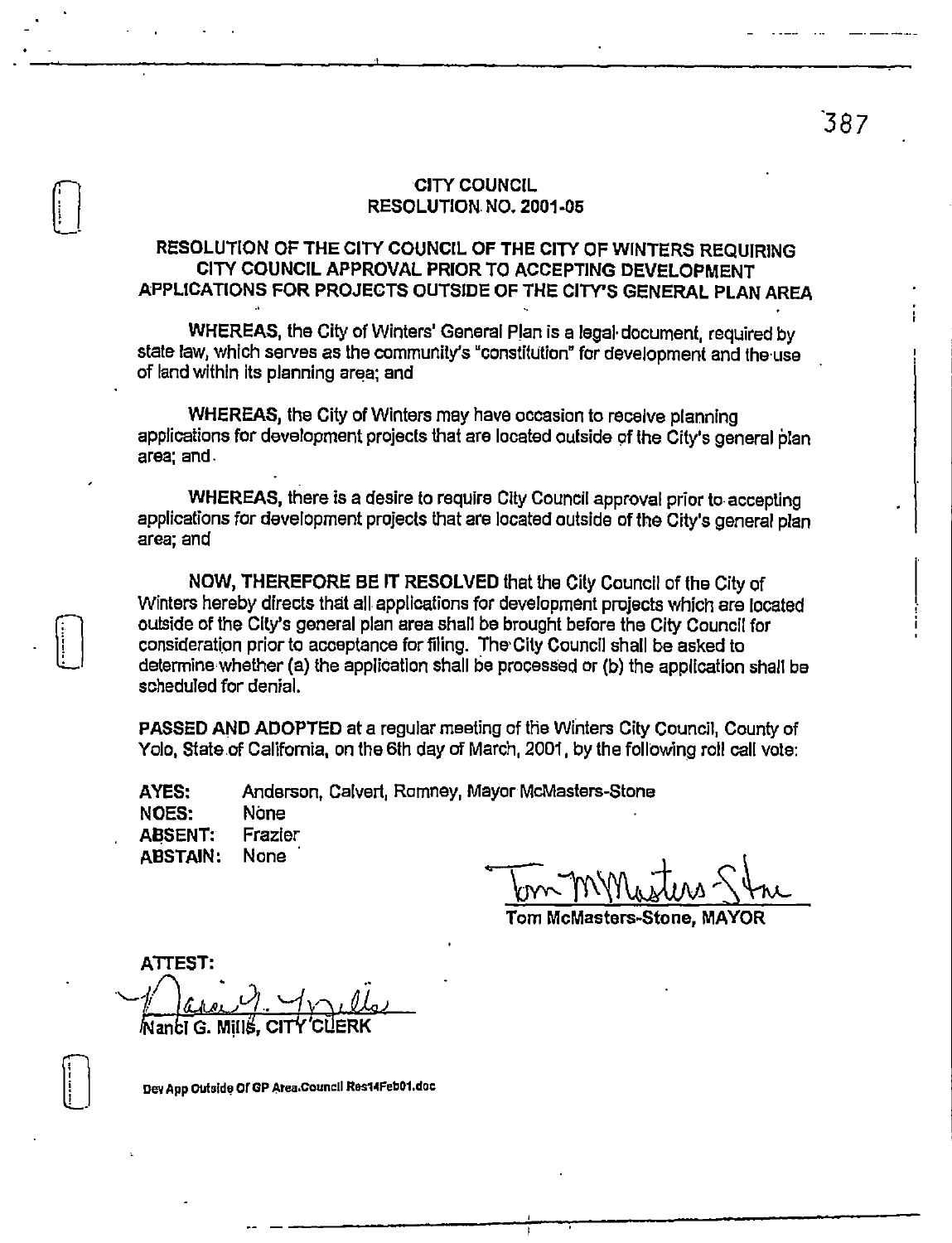# WINTERS NORTH AREA ANNEXATION and GENERAL PLAN UPDATE

Preliminary Workplan September?, 2017

#### General Goals

Annex North Area (Hostetler) land into City Complete Specific Plan for North Area Update ("refresh") General Plan/Climate Action Plan Update infrastructure master plans (circulation;stormwater/flood;sewer/wastewater)

#### Phase One

Develop strategy for accomplishing goals Outline process Preliminary scoping of tasks, budget, schedule Develop guiding principles and objectives for overall process Specific Plan framework Parameters for Master Plan updates Check In with Council and community on process

#### Phase Two

ś

 $\bullet$   $\bullet$ 

Assemble City team:

City Manager-John Donlevy Finance Director-Shelly Gunby City Attorney - Ethan Walsh Project manager - Heidi Tschudin City engineer-Alan Mitchell/Nick Ponticello/Carol Scianna City Planner - Dave Dowswell/Charlie Tschudin EIR (including air and noise; visual simulation) - RFQ infrastructure engineering- RMC (sewer/water); dralnage/fiood (Wood Rogers) Specific Plan planner $-$ RFQ Financial Feasibility  $-$  RFQ Annexation - Christine Crawford

Assemble applicant team:

Primary property owner- Greg Hostetler Project representative - Jeff Roberts

Prepare and execute funding agreement Prepare rough budget Prepare rough schedule and workplan Identify annexation area - maps and APNs identify property owner list Hold property owner meeting Prepare and execute participation agreement Submit appiication(5) ^ Develop City project website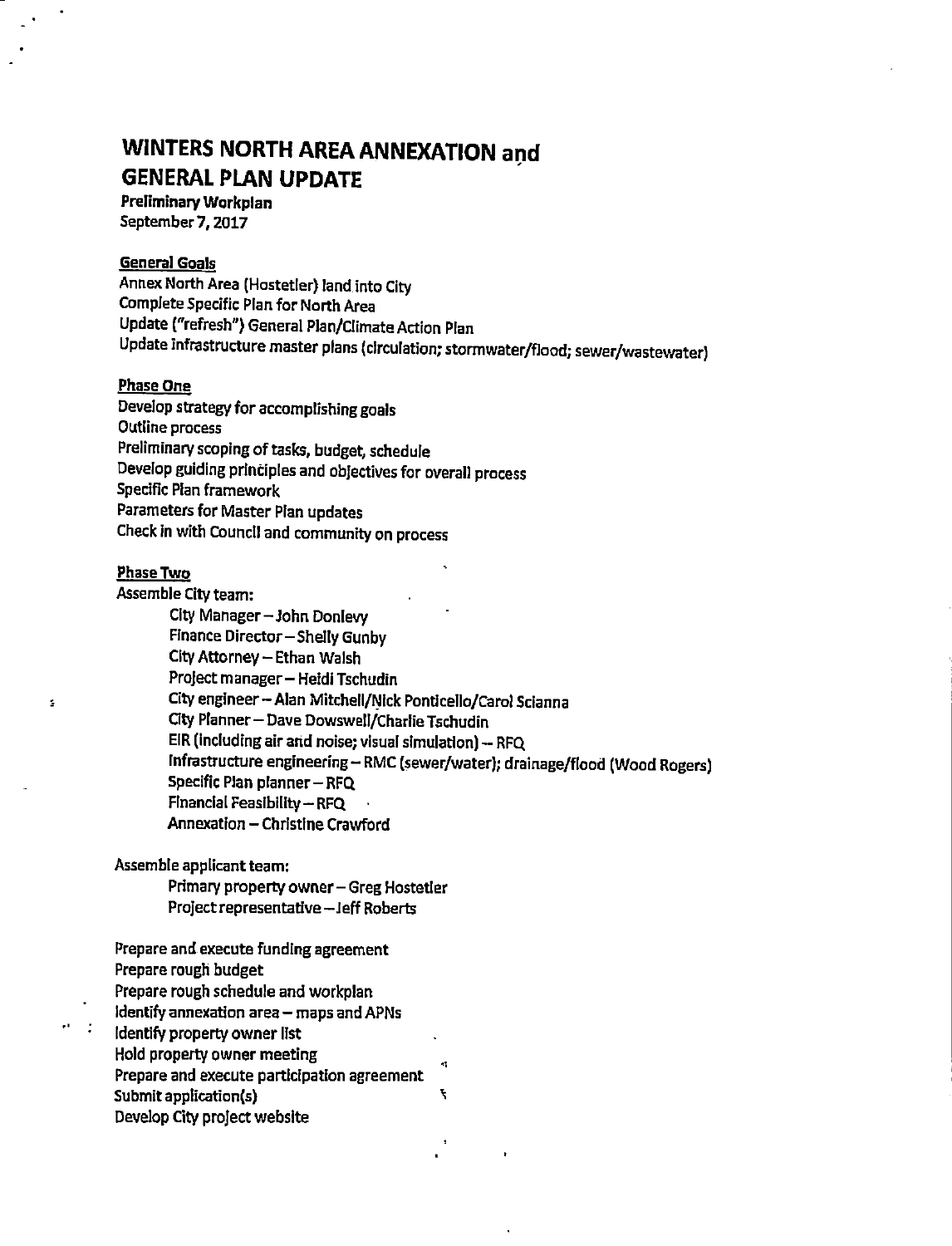Develop public Involvement process Check in with Council and public

Begintechnical analyses ~ initial opportunities and constrains assessments

- o City economic assessment
- o Storm water drainage/flooding
- o Watersupply (WSA) and service
- o Sewage capacity and service
- o Fiscal Impact
- o Project financing and market feasibility
- o Biological constraints
- 0 Traffic and circulation
- o Cultural resources
- o Geotechnical
- o Title report

Begin preliminary planning process Issue appropriate RFPs/RFQs Identify scope of General Plan update Prepare draft Specific Plan Internal review and assessment Community workshops Begin CEQA process - release NOP Release public draft Specific Pan, General Plan Update, and Draft EIR Community workshops Draft Development Agreement Coordinate with LAFCO on annexation Coordinate with Countyon tax sharing agreement

Finalize plans and EIR Hearings and adoption

Update Master Plans

Update Development Fees (AB1600]

Begin annexation process- SOI amendment, MSR, taxsharing agreement, annexation, prezoning Submit application to LAFCO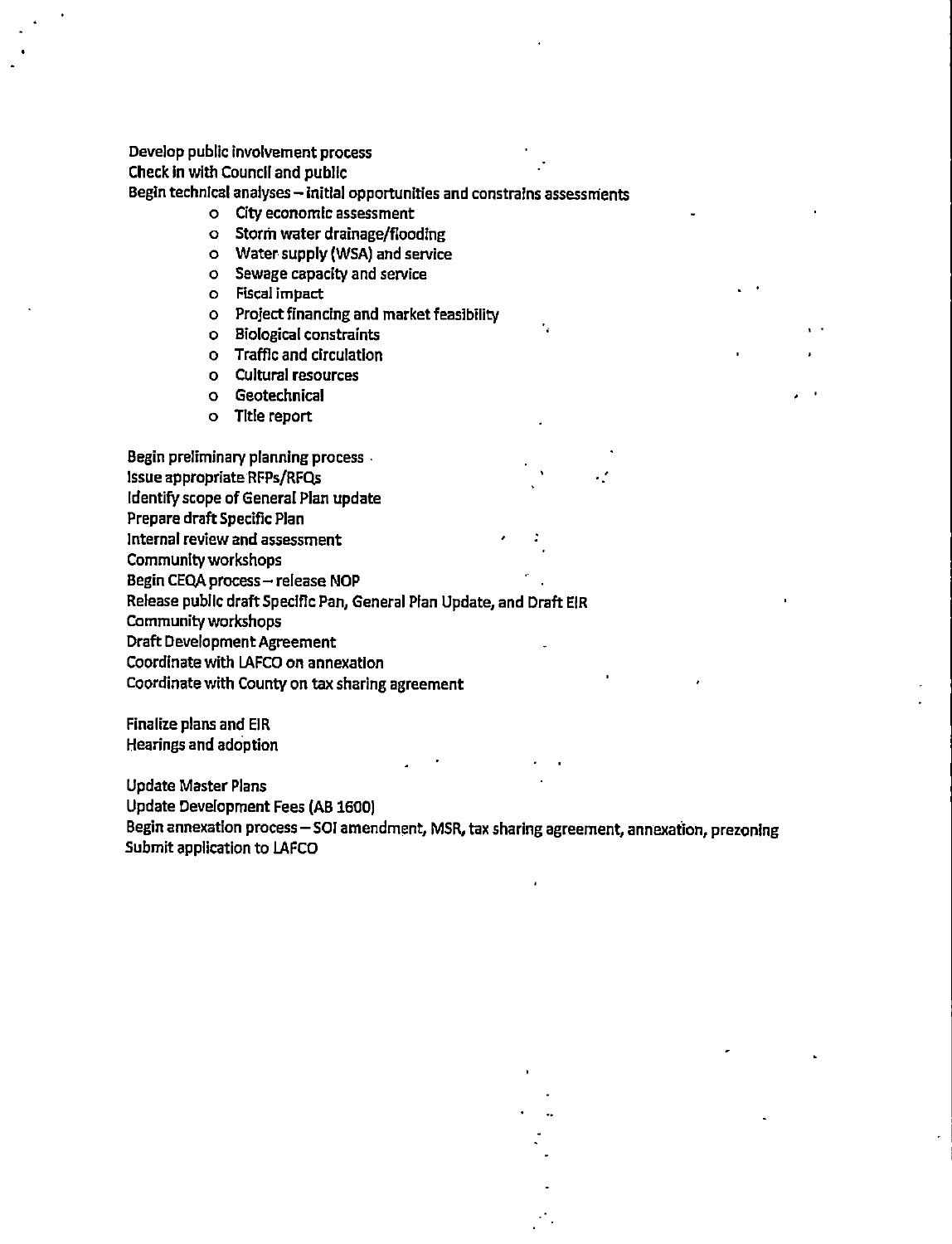## DRAFT SPECIFIC PLAN FRAMEWORK

The purpose of a Specific Plan Is to provide a vehicle for implementing the City's General Plan on an area-specific basis. A Specific Plan is both a policy and regulatory document. It must be consistent with the General Plan. The following framework is intended to guide the organization of the North Area Specific Plan with the goal of creating effective, efficient, and statutorily complete documents that share a common outline countywide. The content of a Specific Plan must meet the requirements of California Government Code Section 65451.

#### General

- A. Title Page
	- 1. Name ofthe Plan
	- 2. Name of local agency (City of Winters)
		- 3. Date of adoption
		- 4. Resolution number
- B. Table of contents
- C. list of tables
- D. Ust of figures

#### I.Introduction and Summary

- A. Introduction
- B. Summary of Plan
- C. Key Features
- D. Background and History
- E. Community Involvement Program
- F. Legal Authority references to State Government Code authorization, General Plan references, intent to establish both policy and regulatory, method of adoption (resolution and ordinances), etc.
- G. Related Documents —relationship of the specific plan to the general plan, zoning code, subdivision ordinance, development regulations, standard specifications, EIR, Development Agreement, Infrastructure plans, financing plan, design standards, etc.
- H. Consistency with General Plan summary table or text that shows implementation of General Plan (details may go into an appendix)
- I. Consistency Requirements for development projects and public works projects within the plan area.

#### II. Project Vision and Setting

- A. Plan Vision
	- 1. Purpose '
	- 2. Principles
- B. Plan Setting
	- 1. Regional and Specific Location (appropriate maps)
	- 2. Site Characteristics (opportunities and constraints)
	- 3. Surrounding Land Uses
	- 4. Boundary and Acreage
	- 5. Off-site Components (ifany)

#### III. Land Use and Community Character

A. Land Use Vision - Introduction and concept statement; community character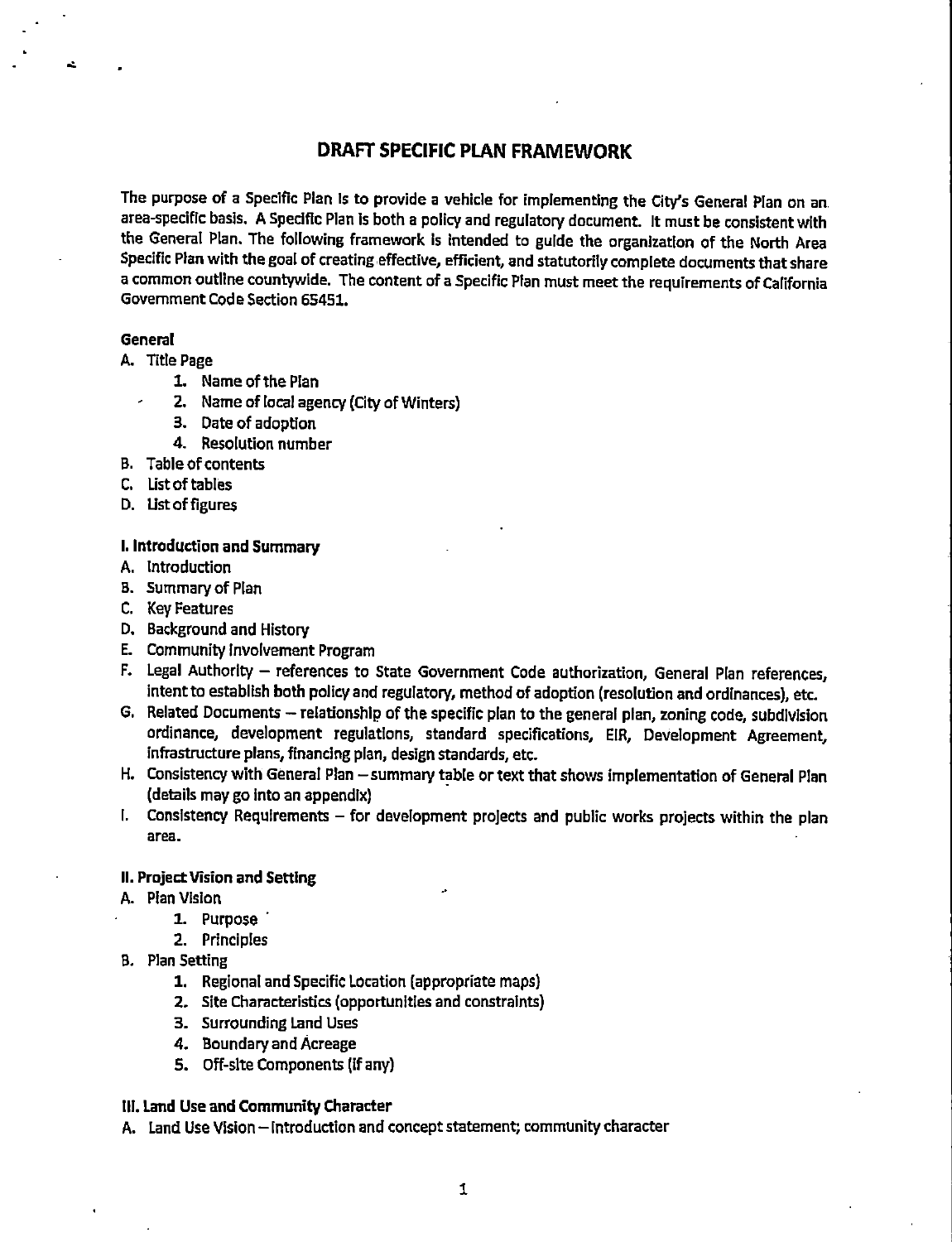- B. Goals and Policies
- C. LandUse Descriptions and Designations
	- 1. Land Use Map
	- 2. Description of each land use designation
	- 3. Land Use Table land use summary by acreage, square feet, and dwelling units

D. Development Regulations/Form Based requirements including zoning and consistency matrix

- E. Design Standards related to site orientation
- IV, Circulation
- A. Circulation Vision -- Introduction and concept statement
- B. Goals and Policies
- C. Circulation Descriptions and Designations
	- a. Circulation Map
	- b. Description of circulation infrastructure
	- c. Statistical Summary
- D. Infrastructure Development Regulations
	- a. Highway improvements (If any)
	- b. Street cross-sections
	- c. Trail design
	- d. Bicycles
	- e. NEVs
	- f. Sidewalk design
	- g. Traffic calming
	- h. Bus service
- E. Design Standards

#### V. Public Utilities

- A. Vision -- Introduction and concept statement
- B. Goals and Policies
- C. Utility Requirements Description of facilities, routing, sizing and capacity, treatment, expansion, phasing, etc. for the following (Utility Plans would be finalized and adopted as implementation plans. This would take place after adoption of the Specific Plan and prior to processing ofthe first tentative map):
	- a. Water
	- b. Sewer
	- c. Drainage
	- d. Energy and Communications (electricity, gas, wind, solar, bio-fuels/mass, communications)
	- e. Flood Control {200year)
- E. Governance
	- a. Community Services District, Mello-Roos District, County Service Area, etc.
	- b. Assessment Districts
- D. Utilities Development Regulations
- E. Design Standards

#### Vi. Public Services

- A. Vision- Introduction and concept statement
- B. Goals and Policies
- C. Service Requirements-Description of triggers, ratios, plans, etc. for the following:
	- a. Parks
	- b. Schools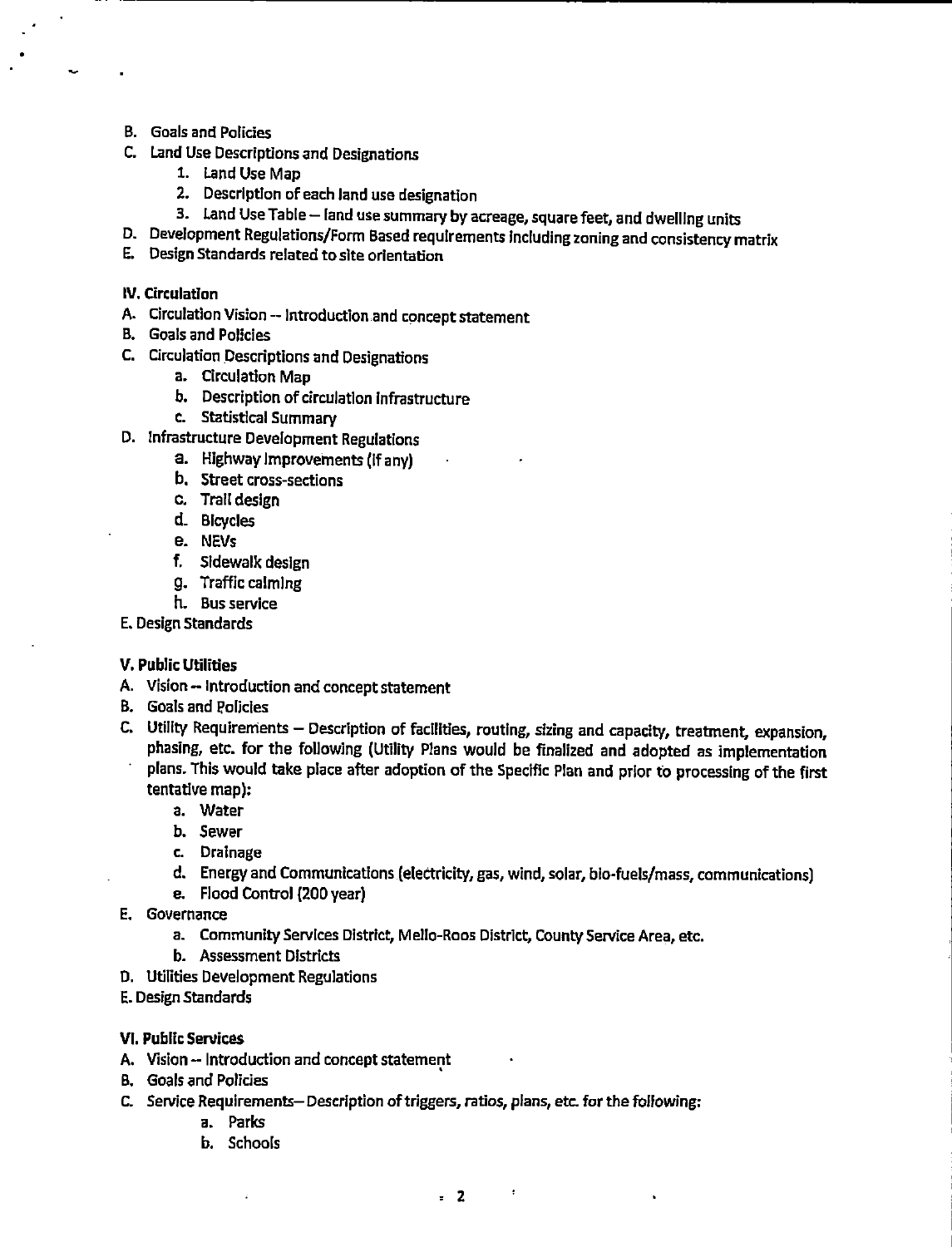- c. Libraries
- d. Law enforcement
- e. Fire protection
- f. Solid waste disposal
- g. Governmentservices
- D. Governance
	- a. Community Services District, Mello-Roos District, County Service Area, etc.
	- b. Assessment Districts
- E. Services Deveiopment Regulations
- F. Design Standards

#### VII. Jobs and Housing

- A. Vision introduction and concept statement
- B. Goals and Policies
	- a. Balance
	- b. Match
	- c. Phasing
- C Economic Development Strategy (An Economic Development Plan is required and may be finalized and adopted after adoption of the Specific Plan and prior to action on the first tentative map.)
	- a. Targeted Industries
	- b. Local Serving vs. Regional
	- c. Incentives
- D. Affordable Housing Requirement (An Affordable Housing Plan is required and may be finalized and adopted after adoption of the Specific Plan and prior to action on the first tentative map.)
	- a. Density Bonus Opportunities
	- b. income Eligibility
	- c. Inciusionary Requirement
	- d. Implementation
- F. Regulations
- G. Standards

#### Vlii. Environmenta! Resources and Open Space

- A. Environmental Vision introduction and concept statement
- B. Goals and Policies
- C. Environmental Resources Descriptions and Designations
	- a. Resource Maps-flooding, habitat, soils, farmland, groundwater, hazardous sites,...
	- b. Descriptions of open space (parks) vegetation, wildlife, wetlands, spedai status species, cultural resources, soiis information (quality and characteristics), air quality, noise, and water quality.
	- c. Statistical Summary
- D. Blotic Conservation Strategy
- E. Water Supply (AWater Supply Assessment is required and may be finalized during the EiR, prior to action on the first tentative map.)
- F. Agricultural Land Mitigation Strategy (An Agricultural Land Mitigation Plan is required and may be finalized during the EiR, prior to action on the first tentative map.)
- G. Habitat Mitigation Strategy/HCP Coordination
- H. BMPs/Reguiations
- I. Standards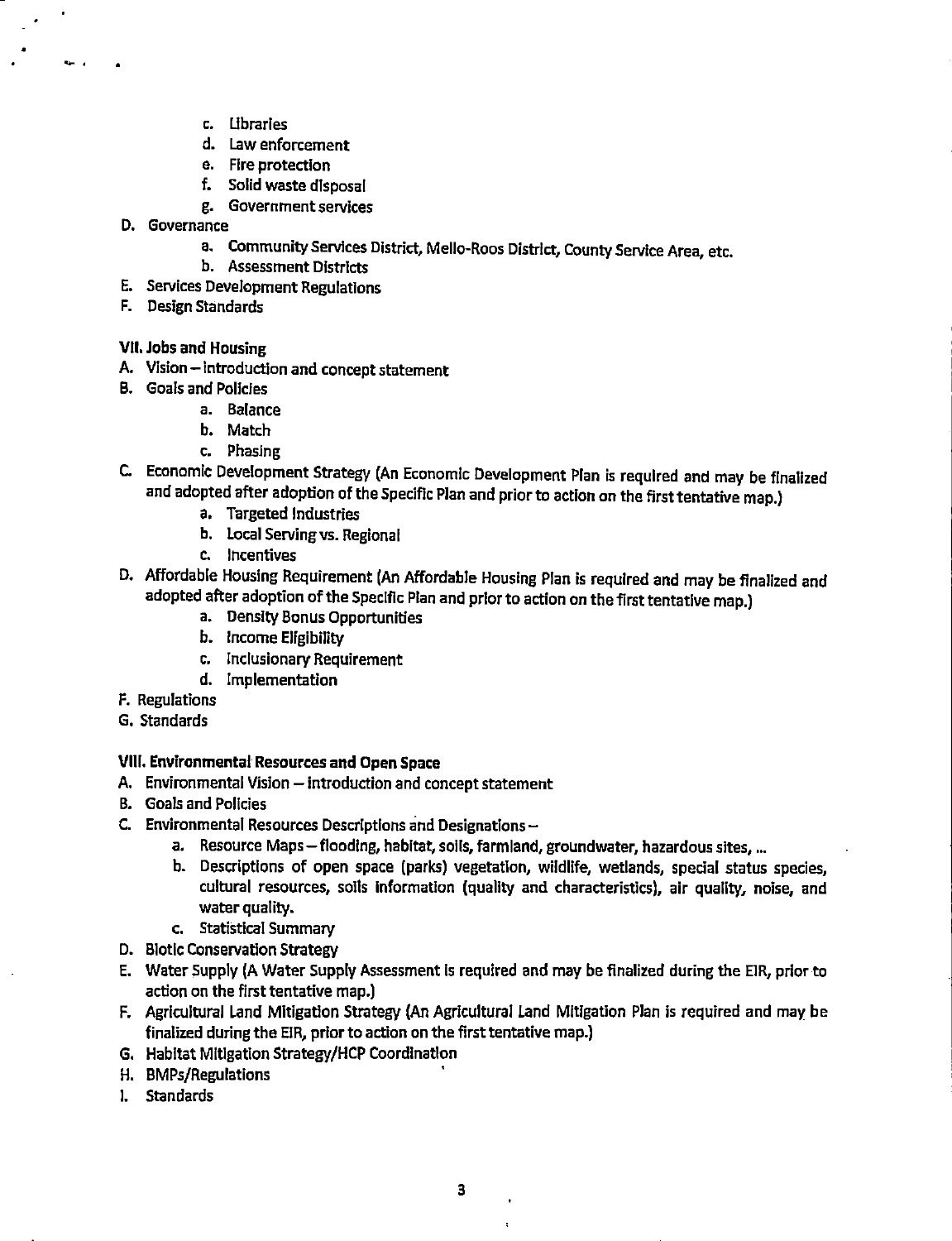- IX. Sustainability (this section focuses on building design)
- A. Vision Introduction and concept statement
- B. Goals and Policies
- C. SustainabilityThresholds
	- a. Water Conservation
	- b. Energy Efficiency
	- c. Green Building Standards
	- d. VMT Reduction Plan
	- e. Recycling
	- f. Food Miles
	- g. GHG Reductlon/CilmateAction Strategies
	- h. Other
- D. Regulations
- E. Standards

#### Implementation and Financing\*

- A. Vision -- Introduction and concept statement
- B. Goals and Policies
- C Market Absorption
- D. Fiscal Impact
- E. Phasing and Sequencing
- F. Facilities Financing (including Transit)
- G. Development Fees
	- a. Plan level
	- b. Tract level
- H. Capital Improvements (Including Transit)

\*ltems C through H of Section X are Intended to provide summaries of early analytical work prepared/necessary to demonstrate feasibility. Actual detailed analysis and full plans/programs would be finalized and adopted as implementation plans. This would take place after adoption of the Specific Plan and prior to action on the first tentative map.

#### Xl. Administration

- A. Administration
- B. Application Fees
- C. Application Processing
- D. Site Specific Requirements
	- a. Biology
	- b. Traffic
	- c. Noise
	- d. Cultural
	- e. Phase IESA
	- f. Geotechnical
	- g. Infrastructure
- E. CEQA Clearance
- F. Revisions and Amendments
- G. Interpretations
- H. Enforcement